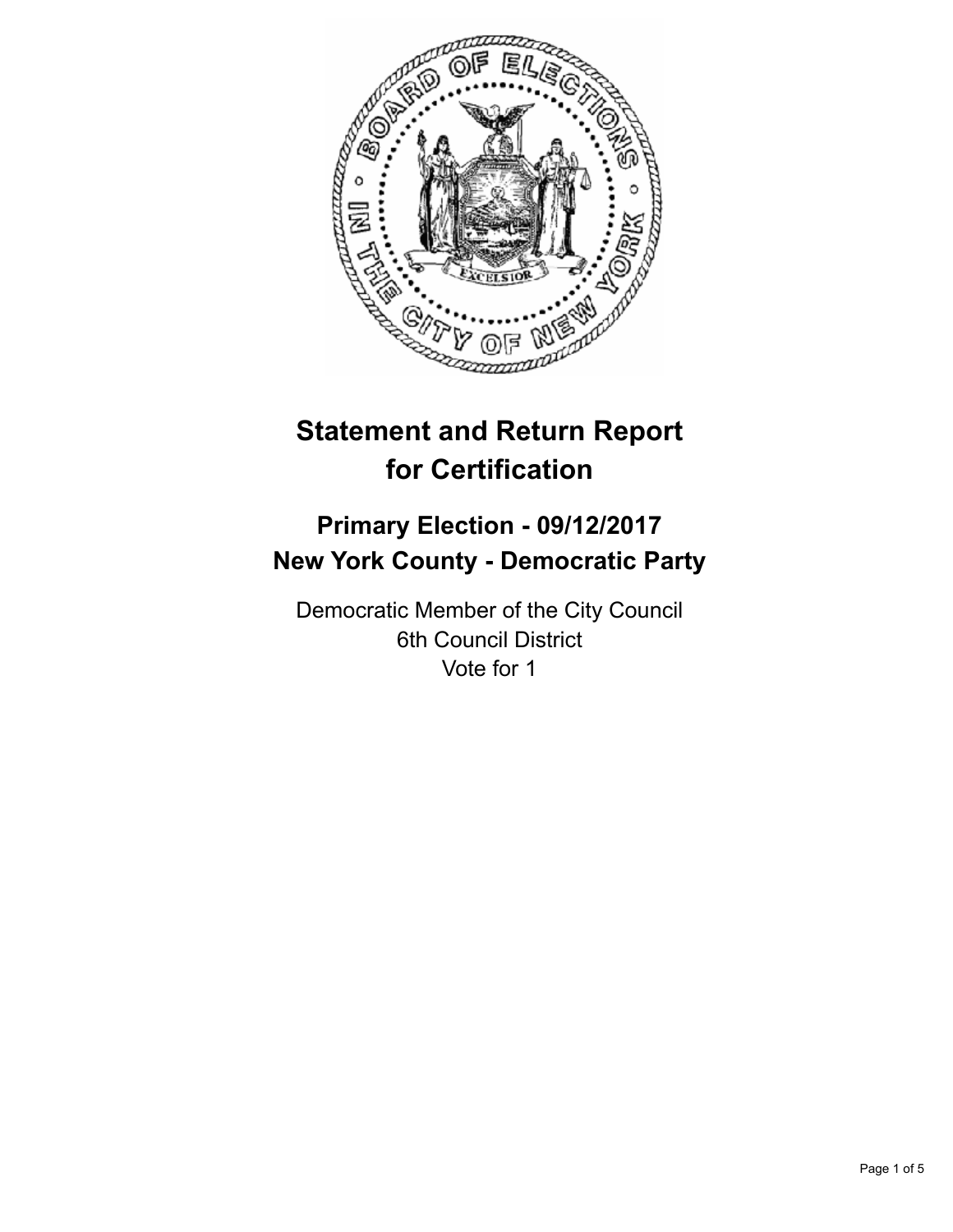

## **Assembly District 67**

| <b>PUBLIC COUNTER</b>                                    | 12,035         |
|----------------------------------------------------------|----------------|
| <b>MANUALLY COUNTED EMERGENCY</b>                        | 0              |
| <b>ABSENTEE / MILITARY</b>                               | 284            |
| AFFIDAVIT                                                | 58             |
| <b>Total Ballots</b>                                     | 12,377         |
| Less - Inapplicable Federal/Special Presidential Ballots | 0              |
| <b>Total Applicable Ballots</b>                          | 12,377         |
| <b>HELEN K. ROSENTHAL</b>                                | 7,471          |
| <b>MEL WYMORE</b>                                        | 4,231          |
| CARY M. GOODMAN                                          | 429            |
| CHAIM LEGGIERE (WRITE-IN)                                | 1              |
| DASHIA IMPERIALE (WRITE-IN)                              | 1              |
| JANE FLECHNER (WRITE-IN)                                 | 1              |
| JONATHAN KIMNEL (WRITE-IN)                               | 1              |
| JOSEPH TOCCI (WRITE-IN)                                  | 1              |
| MARIA CASTRO (WRITE-IN)                                  | 1              |
| MARK CANTON (WRITE-IN)                                   | 1              |
| MARTIN ALGAZE (WRITE-IN)                                 | 1              |
| NEIL DEGRASIE TYSON (WRITE-IN)                           | 1              |
| THOMAS LOPEZ-PIERRE (WRITE-IN)                           | 1              |
| UNATTRIBUTABLE WRITE-IN (WRITE-IN)                       | $\overline{7}$ |
| <b>Total Votes</b>                                       | 12,148         |
| Unrecorded                                               | 229            |
| mhly Nietriot 68                                         |                |

## **Assembly District 68**

| <b>PUBLIC COUNTER</b>                                    |   |
|----------------------------------------------------------|---|
| MANUALLY COUNTED EMERGENCY                               | 0 |
| ABSENTEE / MILITARY                                      | 0 |
| AFFIDAVIT                                                |   |
| <b>Total Ballots</b>                                     | 0 |
| Less - Inapplicable Federal/Special Presidential Ballots |   |
| <b>Total Applicable Ballots</b>                          | 0 |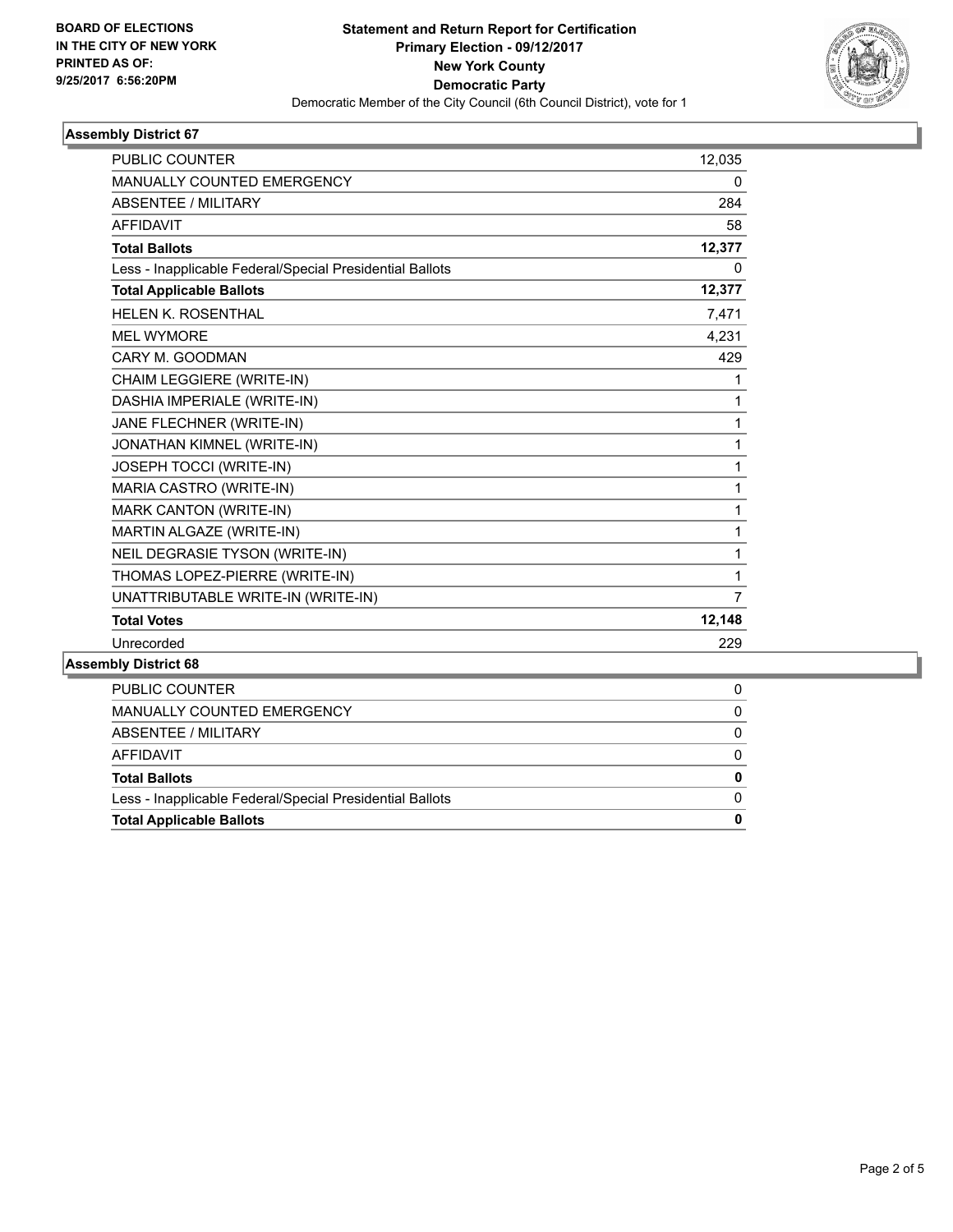

## **Assembly District 69**

| <b>PUBLIC COUNTER</b>                                    | 7,909          |
|----------------------------------------------------------|----------------|
| <b>MANUALLY COUNTED EMERGENCY</b>                        | 0              |
| <b>ABSENTEE / MILITARY</b>                               | 262            |
| <b>AFFIDAVIT</b>                                         | 45             |
| <b>Total Ballots</b>                                     | 8,216          |
| Less - Inapplicable Federal/Special Presidential Ballots | 0              |
| <b>Total Applicable Ballots</b>                          | 8,216          |
| HELEN K. ROSENTHAL                                       | 5,615          |
| <b>MEL WYMORE</b>                                        | 2,005          |
| CARY M. GOODMAN                                          | 372            |
| ANTHONY WEINER (WRITE-IN)                                | 1              |
| ARIEL RUIZ (WRITE-IN)                                    | 1              |
| DANA CURRY (WRITE-IN)                                    | 1              |
| DAVID OWENS (WRITE-IN)                                   | 6              |
| JACOB SHER (WRITE-IN)                                    | 1              |
| JOSE REYES (WRITE-IN)                                    | 1              |
| JOSH KROSS (WRITE-IN)                                    | 1              |
| MARK ABODEELEY (WRITE-IN)                                | 1              |
| MARK LANDIS (WRITE-IN)                                   | 1              |
| MARK LEVINE (WRITE-IN)                                   | 2              |
| MICAH LASHER (WRITE-IN)                                  | 1              |
| NOAH GORDAUNO (WRITE-IN)                                 | 1              |
| RICHARD MITCHELL (WRITE-IN)                              | 1              |
| ROSE M. PECK (WRITE-IN)                                  | 1              |
| THOMAS LOPEZ PIERRE (WRITE-IN)                           | 1              |
| THOMAS LOPEZ-PIERRE (WRITE-IN)                           | $\overline{c}$ |
| UNATTRIBUTABLE WRITE-IN (WRITE-IN)                       | 7              |
| WOODY HENDERSON (WRITE-IN)                               | 1              |
| <b>Total Votes</b>                                       | 8,023          |
| Unrecorded                                               | 193            |

**Assembly District 75**

| <b>PUBLIC COUNTER</b>                                    | 669 |
|----------------------------------------------------------|-----|
| <b>MANUALLY COUNTED EMERGENCY</b>                        | 0   |
| ABSENTEE / MILITARY                                      | 23  |
| AFFIDAVIT                                                | 4   |
| <b>Total Ballots</b>                                     | 696 |
| Less - Inapplicable Federal/Special Presidential Ballots | 0   |
| <b>Total Applicable Ballots</b>                          | 696 |
| <b>HELEN K. ROSENTHAL</b>                                | 443 |
| <b>MEL WYMORE</b>                                        | 210 |
| CARY M. GOODMAN                                          | 23  |
| AVE MARIO BRENNAN (WRITE-IN)                             | 1   |
| <b>Total Votes</b>                                       | 677 |
| Unrecorded                                               | 19  |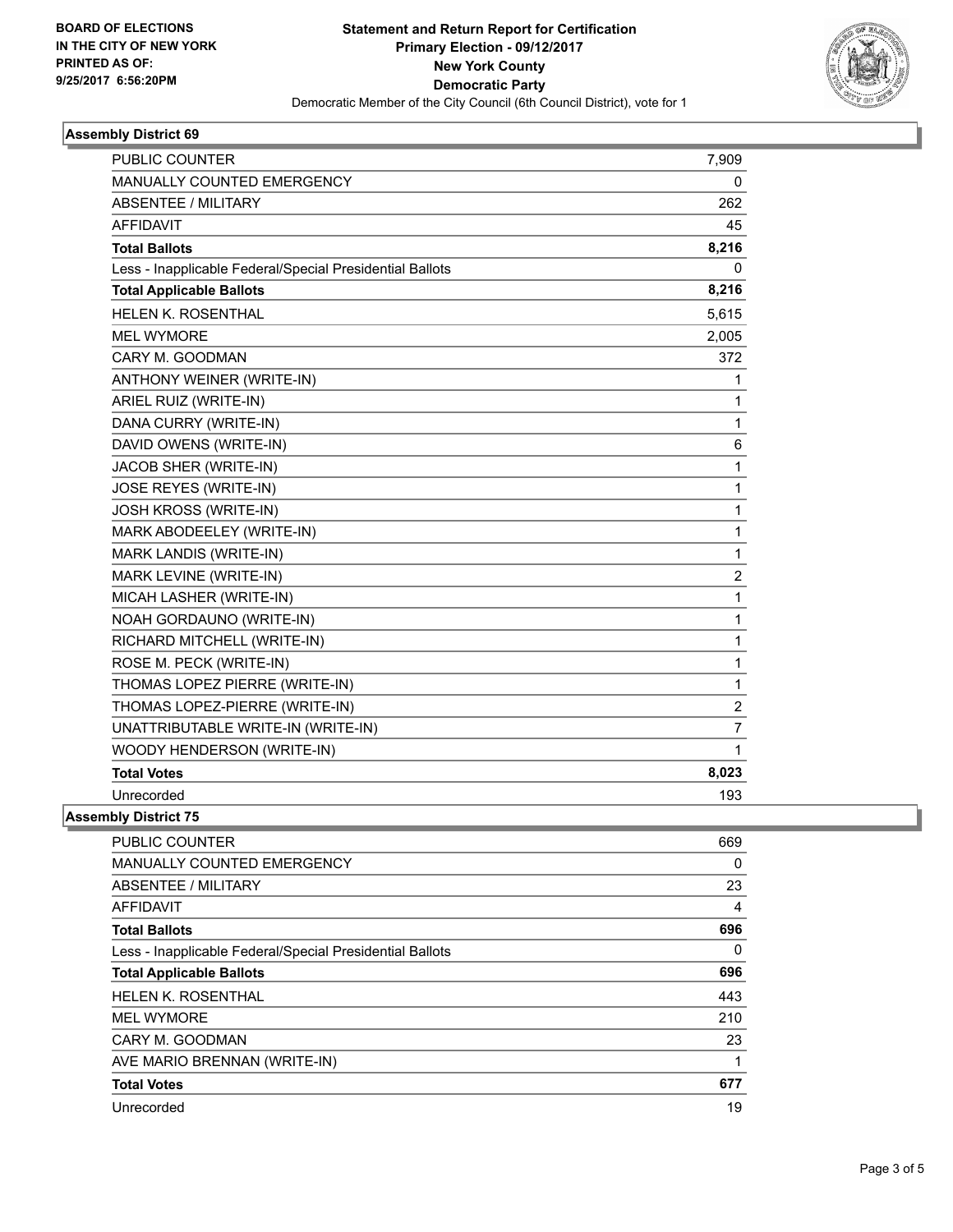

## **Total for Democratic Member of the City Council (6th Council District) - New York County**

| PUBLIC COUNTER                                           | 20,613       |
|----------------------------------------------------------|--------------|
| MANUALLY COUNTED EMERGENCY                               | 0            |
| ABSENTEE / MILITARY                                      | 569          |
| AFFIDAVIT                                                | 107          |
| <b>Total Ballots</b>                                     | 21,289       |
| Less - Inapplicable Federal/Special Presidential Ballots | 0            |
| <b>Total Applicable Ballots</b>                          | 21,289       |
| <b>HELEN K. ROSENTHAL</b>                                | 13,529       |
| <b>MEL WYMORE</b>                                        | 6,446        |
| CARY M. GOODMAN                                          | 824          |
| ANTHONY WEINER (WRITE-IN)                                | 1            |
| ARIEL RUIZ (WRITE-IN)                                    | 1            |
| AVE MARIO BRENNAN (WRITE-IN)                             | 1            |
| CHAIM LEGGIERE (WRITE-IN)                                | $\mathbf{1}$ |
| DANA CURRY (WRITE-IN)                                    | $\mathbf 1$  |
| DASHIA IMPERIALE (WRITE-IN)                              | 1            |
| DAVID OWENS (WRITE-IN)                                   | 6            |
| JACOB SHER (WRITE-IN)                                    | $\mathbf{1}$ |
| JANE FLECHNER (WRITE-IN)                                 | 1            |
| JONATHAN KIMNEL (WRITE-IN)                               | $\mathbf 1$  |
| JOSE REYES (WRITE-IN)                                    | $\mathbf 1$  |
| JOSEPH TOCCI (WRITE-IN)                                  | 1            |
| JOSH KROSS (WRITE-IN)                                    | 1            |
| MARIA CASTRO (WRITE-IN)                                  | 1            |
| MARK ABODEELEY (WRITE-IN)                                | 1            |
| MARK CANTON (WRITE-IN)                                   | $\mathbf 1$  |
| MARK LANDIS (WRITE-IN)                                   | 1            |
| MARK LEVINE (WRITE-IN)                                   | 2            |
| MARTIN ALGAZE (WRITE-IN)                                 | 1            |
| MICAH LASHER (WRITE-IN)                                  | 1            |
| NEIL DEGRASIE TYSON (WRITE-IN)                           | 1            |
| NOAH GORDAUNO (WRITE-IN)                                 | $\mathbf{1}$ |
| RICHARD MITCHELL (WRITE-IN)                              | 1            |
| ROSE M. PECK (WRITE-IN)                                  | 1            |
| THOMAS LOPEZ PIERRE (WRITE-IN)                           | $\mathbf 1$  |
| THOMAS LOPEZ-PIERRE (WRITE-IN)                           | 3            |
| UNATTRIBUTABLE WRITE-IN (WRITE-IN)                       | 14           |
| WOODY HENDERSON (WRITE-IN)                               | 1            |
| <b>Total Votes</b>                                       | 20,848       |
| Unrecorded                                               | 441          |